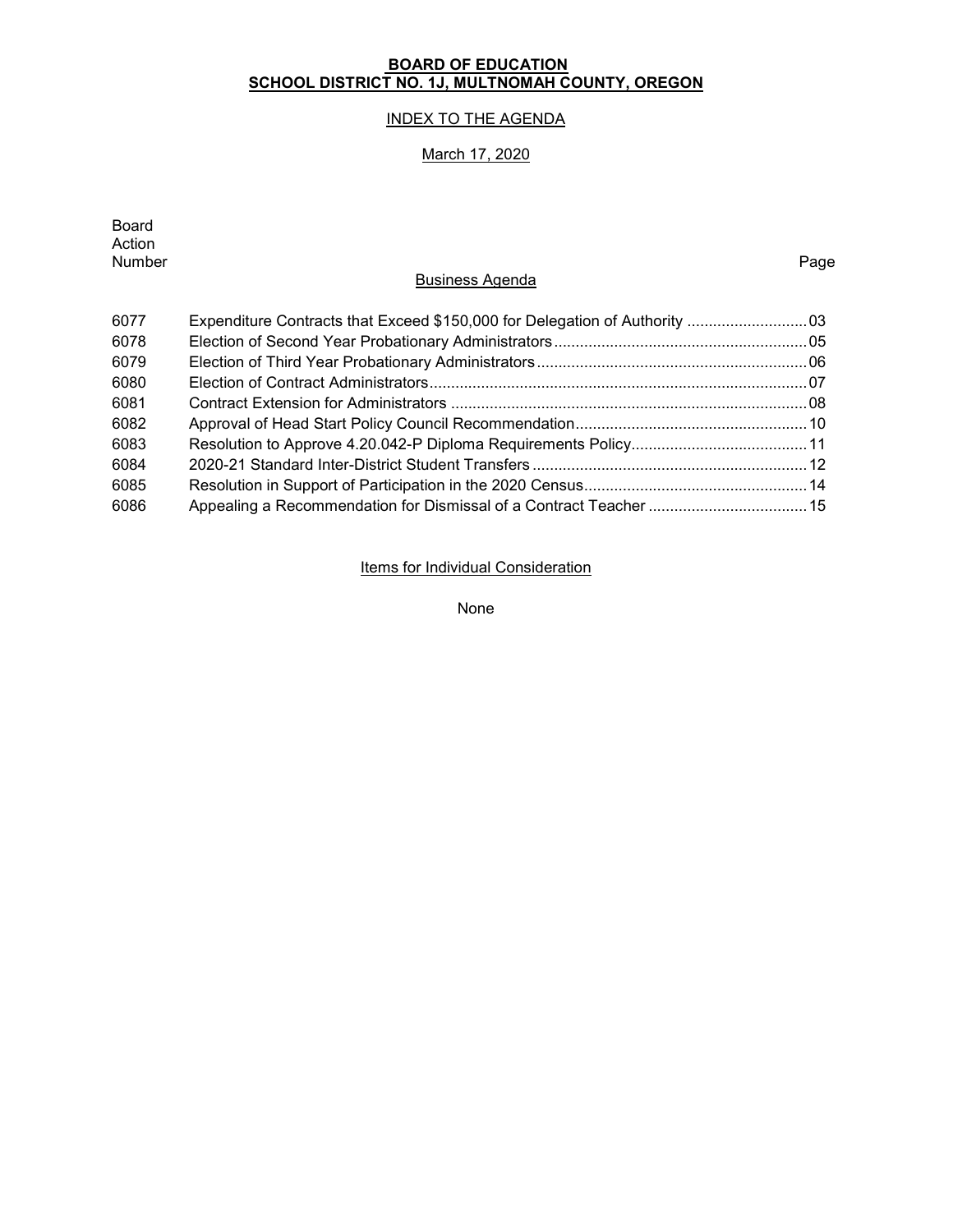# Business Agenda

Resolutions Number 6077 through 6086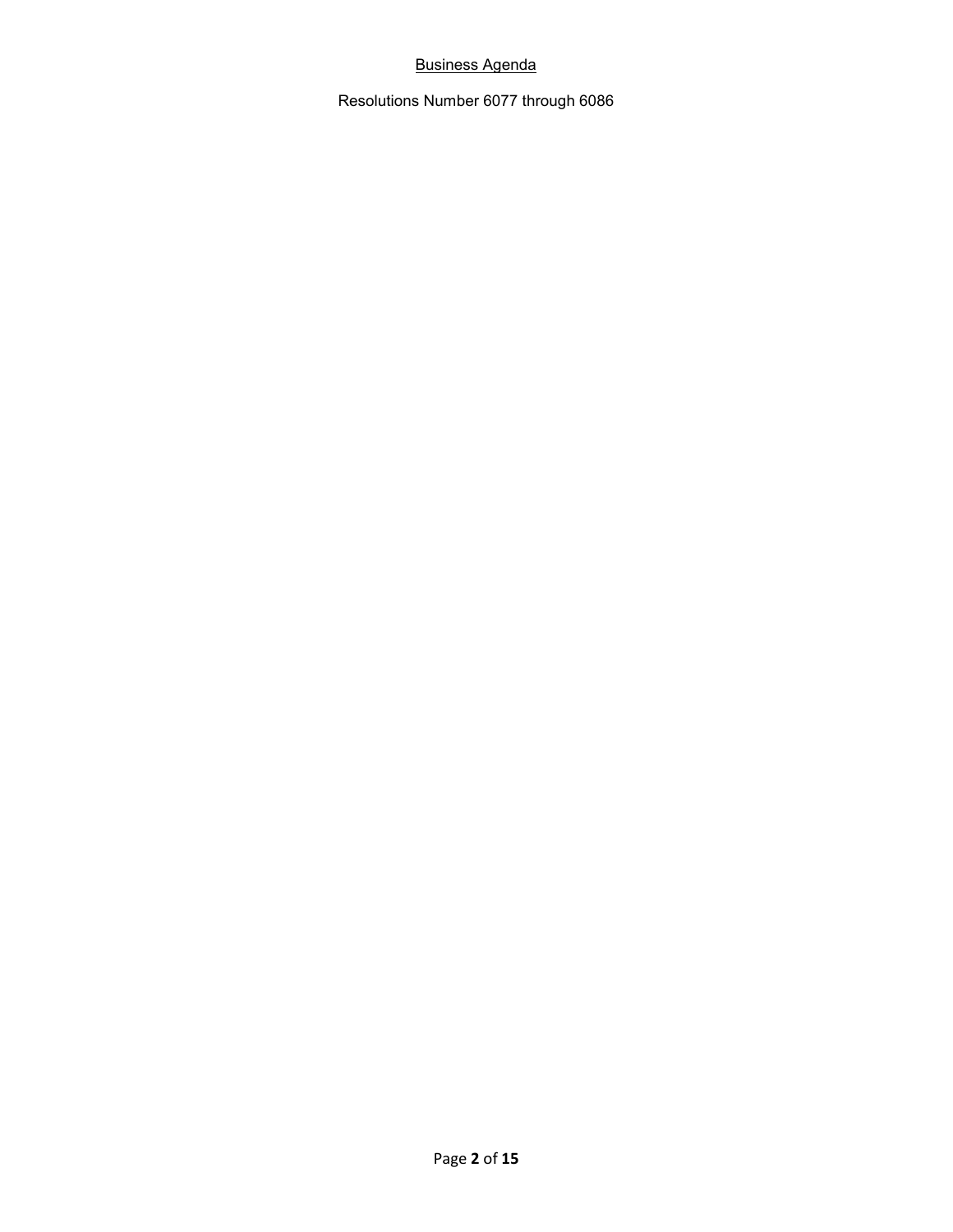#### Expenditure Contracts that Exceed \$150,000 for Delegation of Authority

# **RECITAL**

Portland Public Schools ("District") Public Contracting Rules PPS-45-0200 ("Authority to Approve District Contracts; Delegation of Authority to Superintendent") requires the Board of Education ("Board") enter into contracts and approve payment for products, materials, supplies, capital outlay, equipment, and services whenever the total amount exceeds \$150,000 per contract, excepting settlement or real property agreements. Contracts meeting this criterion are listed below.

# **RESOLUTION**

The Superintendent recommends that the Board approve these contracts. The Board accepts this recommendation and by this resolution authorizes the Deputy Clerk to enter into the following agreements.

| Contractor                                        | Contract<br><b>Term</b>                                                                                             | <b>Contract Type</b>                  | <b>Description of Services</b>                                                                                                                         | Contract<br><b>Amount</b>                                                          | Responsible<br>Administrator,<br><b>Funding Source</b>     |
|---------------------------------------------------|---------------------------------------------------------------------------------------------------------------------|---------------------------------------|--------------------------------------------------------------------------------------------------------------------------------------------------------|------------------------------------------------------------------------------------|------------------------------------------------------------|
| <b>BSN Sports/US</b><br>Games                     | 3/18/20<br>through<br>9/30/20<br>Option to<br>renew for<br>one<br>additional<br>one year<br>term through<br>9/30/21 | Cooperative<br>Contract<br>COA 69426  | Provide baseline inventory of<br>physical education equipment<br>for students at all PPS schools.<br>Cooperative Procurement<br>Group: ONMNIA Partners | Original Amount:<br>\$300,000<br>Total through<br>maximum<br>renewal:<br>\$600,000 | K. Cuellar<br>Fund 101<br>Dept. 5555                       |
| <b>Skyward Construction</b>                       | 3/18/20<br>through<br>12/31/20                                                                                      | Construction<br>C 69431               | Fire alarm upgrades at<br>Beaumont, Beverly<br>Cleary/Fernwood, Sabin, Forest<br>Park, and Alliance at Meek.<br>ITB-C 2019-2728                        | \$1,760,000                                                                        | C. Hertz<br><b>Fund 455</b><br>Dept. 5511<br>Project DS003 |
| <b>Clarity Construction</b><br>Inc.               | 3/18/20<br>through<br>3/5/21                                                                                        | Construction<br>C 69409               | Window replacement at Skyline<br>School.<br>ITB-C 2020-2731                                                                                            | \$156,560                                                                          | C. Hertz<br><b>Fund 423</b><br>Dept. 5597<br>Project EB006 |
| <b>Skyward Construction</b>                       | 3/18/20<br>through<br>2/20/21                                                                                       | Construction<br>C 69471               | Fire alarm upgrades at Astor,<br>Kenton, Laurelhurst, MLC, and<br>Vernon schools.<br>ITB-C 2019-2727                                                   | \$1,763,000                                                                        | C. Hertz<br><b>Fund 455</b><br>Dept. 5511<br>Project DS003 |
| Stoner Electric, Inc.                             | 3/18/20<br>through<br>10/30/20                                                                                      | Construction<br>C 69421               | TechSmart Wifi upgrades at<br>James John, Rosa Parks,<br>Woodlawn, Lee, and Boise-<br>Eliot schools.<br>ITB-C 2019-2704                                | \$173.990                                                                          | C. Hertz<br><b>Fund 205</b><br>Dept. 5581<br>Grant G1561   |
| <b>Ross Builders NW</b>                           | 3/18/20<br>through<br>1/29/21                                                                                       | Construction<br>C 69470               | Fire alarm upgrades at<br>Atkinson, Grout, Robert Gray,<br>and Stephenson schools.<br>ITB-C 2019-2726                                                  | \$1,377,263                                                                        | C. Hertz<br><b>Fund 455</b><br>Dept. 5511<br>Project DS003 |
| <b>Empower Digital</b><br>Solutions, LLC          | 3/18/20<br>through<br>10/30/20                                                                                      | Construction<br>C 69435               | TechSmart Wifi upgrades at<br>Kelly, Woodmere, Marysville,<br>Harrison Park, and Vestal<br>schools.<br>ITB-C 2019-2705                                 | \$183.095                                                                          | C. Hertz<br><b>Fund 205</b><br>Dept. 5581<br>Grant G1561   |
| 2KG Contractors, Inc.                             | 3/18/20<br>through<br>11/27/20                                                                                      | Construction<br>C 69432               | Chapman roof replacement.<br>ITB-C 2019-2724                                                                                                           | \$3,185,000                                                                        | C. Hertz<br><b>Fund 455</b><br>Dept. 5511<br>Project DS006 |
| Roadrunner<br>Pizza/Roadrunner<br>Home Bake, Inc. | <b>TBD</b>                                                                                                          | Cooperative<br>Contract<br>COA XXXXX* | USDA cheese processing for<br>topping local, proof and bake<br>pizzas.                                                                                 | \$1.400.000                                                                        | C. Hertz                                                   |

### **NEW CONTRACTS**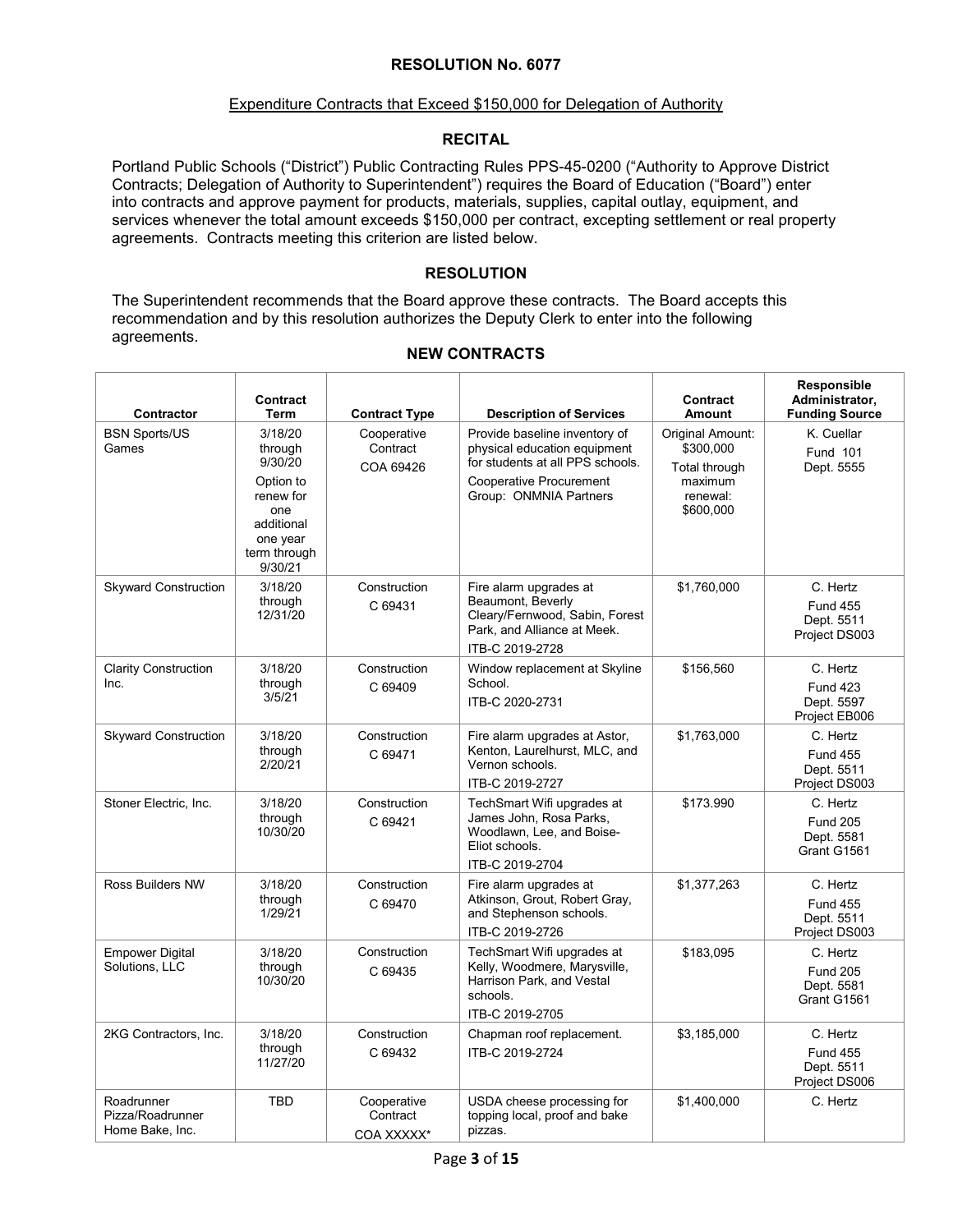|  | 98 H.<br>$\sim$<br>. .<br>ш |  |
|--|-----------------------------|--|
|  |                             |  |

\* Contract is in negotiation and not finalized at this time. Staff seeks advanced authorization for this contract pursuant to the Purchasing & Contracting Delegation of Authority Administrative Directive, 8.50.105-AD, Section X(4): "The District may seek an 'advanced authorization' from the PPS Board of Education for any contract upon the approval of the Director of Purchasing & Contracting. The cost of the contract shall be a 'Not to Exceed' amount. Once the Board has approved it, no further authorization for the contract is required, providing the contract value remains at or below the 'Not to Exceed' amount."

# **NEW INTERGOVERNMENTAL AGREEMENTS ("IGAs")**

No New IGAs

# **AMENDMENTS TO EXISTING CONTRACTS**

No New Amendments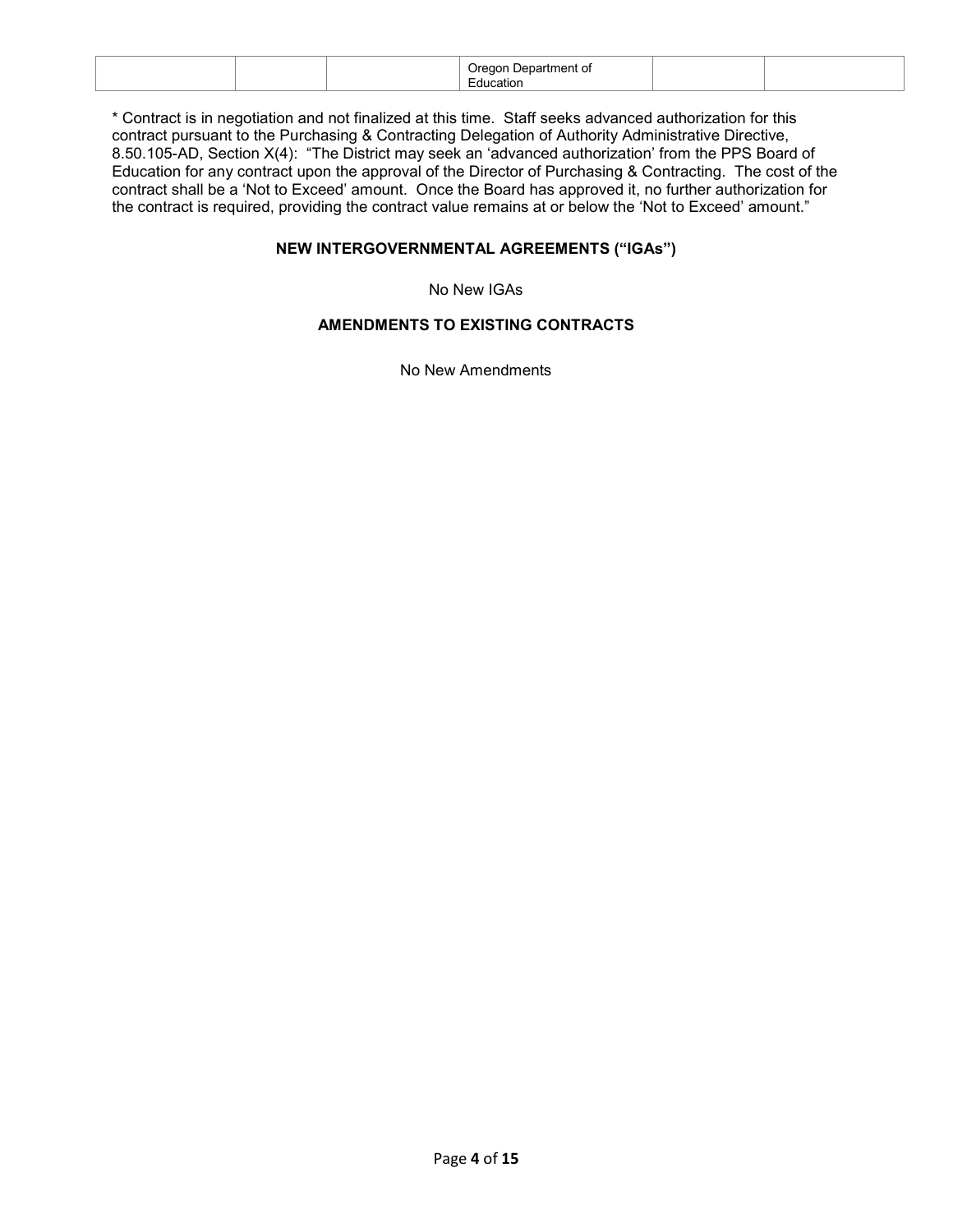#### Election of Second Year Probationary Administrators

### **RECITAL**

On the advice of the Chief Human Resources Officer, the Superintendent recommends the following persons serving in administrative positions be elected as Second Year Probationary Administrators.

### **RESOLUTION**

The Board of Education accepts the Superintendent's recommendation and by this resolution hereby elects as Second Year Probationary Administrators for the 2020-2021 school year the following persons, according to the employment terms and conditions set out in District contracts.

| First      | Last           |
|------------|----------------|
| Breeden    | <b>Brandon</b> |
| Covey      | Brian          |
| Johnson    | Niki           |
| Lathan     | Chrysanthius   |
| Lefferts   | Karlv          |
| Martin     | Elizabeth      |
| Nelson     | Bethany        |
| Nusom      | Angela         |
| Shriki     | Rina           |
| Turner     | Tina           |
| Valenzuela | David          |
| Whitehouse | Maxwell        |
| Wicker     | Tarehna        |
| Wilebski   | Jeffrey        |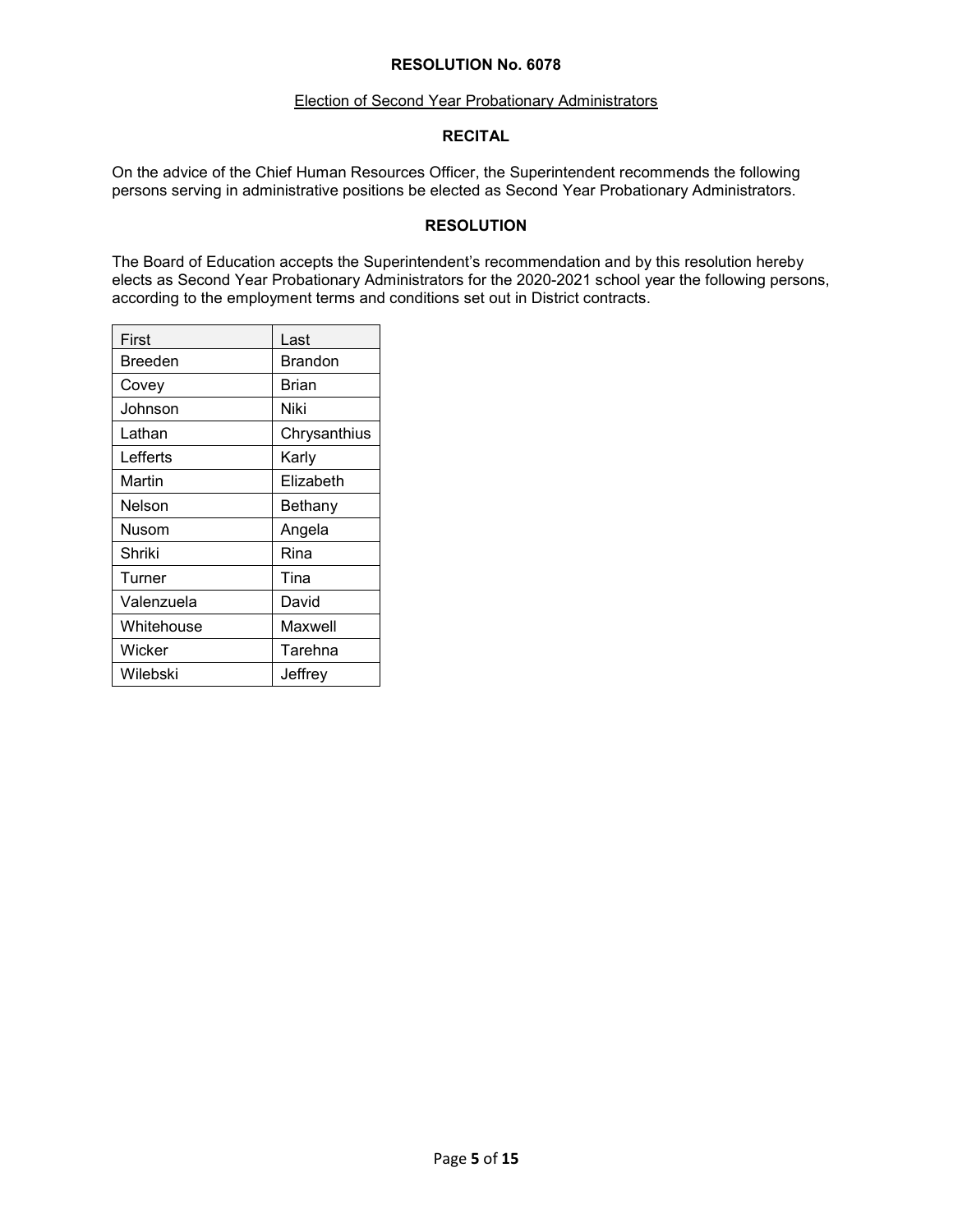#### Election of Third Year Probationary Administrators

### **RECITAL**

On the advice of the Chief Human Resources Officer, the Superintendent recommends the following persons serving in administrative positions be elected as Third Year Probationary Administrators.

### **RESOLUTION**

The Board of Education accepts the Superintendent's recommendation and by this resolution hereby elects as Third Year Probationary Administrators for the 2020-2021 school year the following persons, according to the employment terms and conditions set out in District contracts.

| First                     | Last     | Last                   | First     |
|---------------------------|----------|------------------------|-----------|
| Last                      | First    | McGee                  | James     |
| Allen                     | Lauraine | Melvin                 | John      |
| Arnold                    | Tonya    | <b>Mitacek</b>         | Joseph    |
| <b>Brayson</b>            | Kristen  | Mize                   | Kristeen  |
| <b>Bryant</b>             | Anjene   | Montelongo             | Naomi     |
| <b>Burns</b>              | Scott    | Murray                 | Catherine |
| <b>Bustamante-Jenkins</b> | Angela   | Patterson              | Mary      |
| Cogan                     | Daniel   | Pickett                | Alix      |
| Cruz                      | Angelica | Santiago De<br>Vasquez | Keyla     |
| Curley                    | Patricia | Schlag                 | Gretchen  |
| Erdman                    | Jeffrey  | Smith                  | Linda     |
| Fish                      | Sarah    | Smith                  | Richard   |
| Green-Mitchell            | Aaron    | Velazquez              | Alma      |
| Howard                    | Kristina | <b>Wadkins</b>         | JoAnn     |
| Kappes-Levine             | Nicole   | Waltrip                | Sarah     |
| Kramer                    | Ethan    | Wilson-Cooper          | Chandra   |
| Lo                        | Jeremy   | Withycombe             | Jenny     |
| Marchyok                  | Terry    | Yoder-Corvi            | Stephanie |
| Mateja                    | Alayna   |                        |           |
| McCarter                  | Megan    |                        |           |

| Last                   | First     |
|------------------------|-----------|
| McGee                  | James     |
| Melvin                 | John      |
| Mitacek                | Joseph    |
| Mize                   | Kristeen  |
| Montelongo             | Naomi     |
| Murray                 | Catherine |
| Patterson              | Mary      |
| Pickett                | Alix      |
| Santiago De<br>Vasquez | Keyla     |
| Schlag                 | Gretchen  |
| Smith                  | Linda     |
| Smith                  | Richard   |
| Velazquez              | Alma      |
| Wadkins                | JoAnn     |
| Waltrip                | Sarah     |
| Wilson-Cooper          | Chandra   |
| Withycombe             | Jenny     |
| Yoder-Corvi            | Stephanie |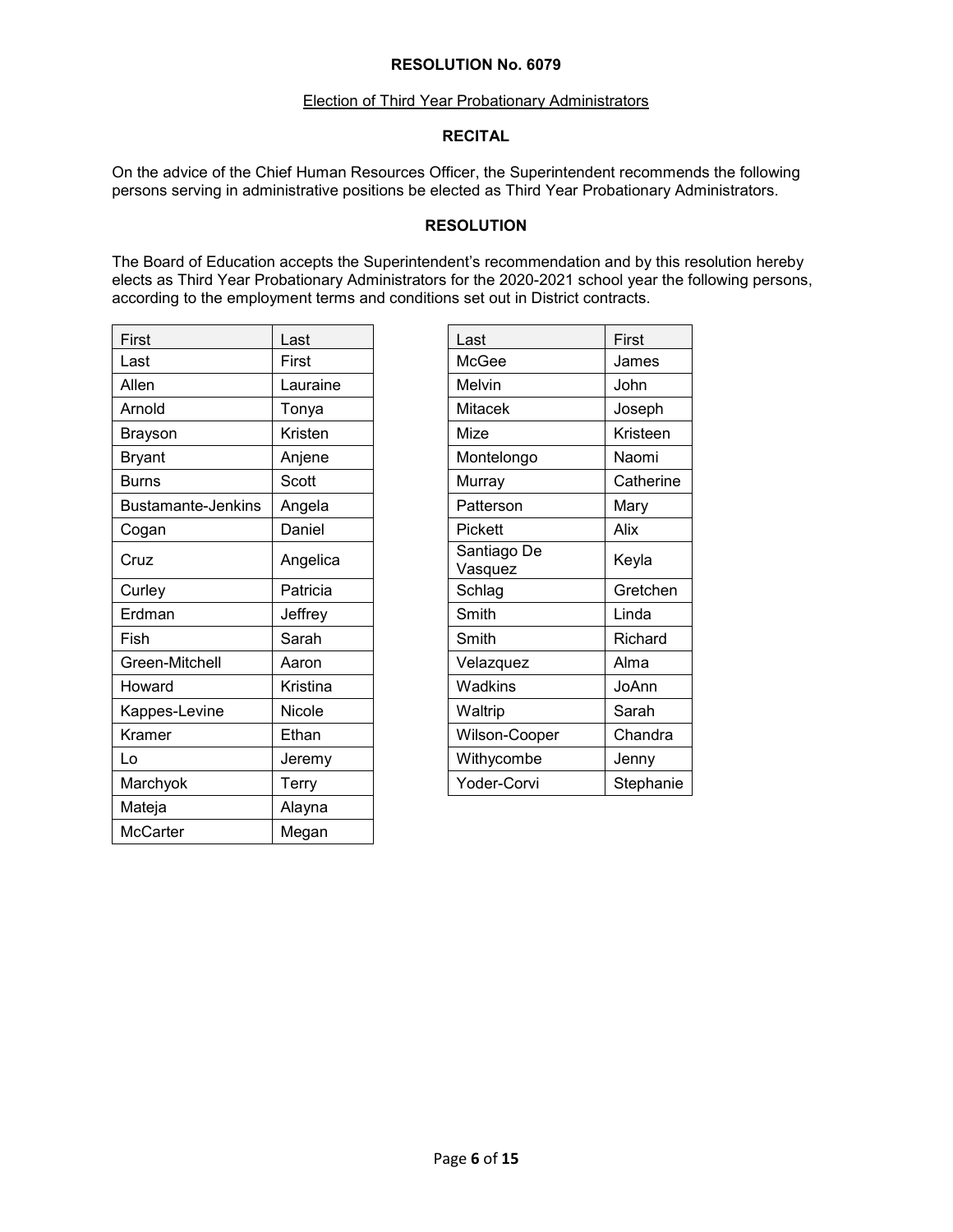### Election of Contract Administrators

### **RECITAL**

On the advice of the Chief Human Resources Officer, the Superintendent recommends the following probationary administrators, who have been employed as regularly appointed administrators for three successive school years, be elected as Contract Administrators.

# **RESOLUTION**

The Board of Education accepts the Superintendent's recommendation and by this resolution hereby elects the following persons as Contract Administrators and issues a new three-year contract according to the employment terms and conditions set out in District contracts.

| Last            | First       |
|-----------------|-------------|
| Aguirre         | ΒG          |
| <b>Breaker</b>  | Jason       |
| Davis           | Robbie      |
| Gianotti        | Maria       |
| Gregoricka      | Gary        |
| Hawking         | Lisa        |
| Jackson         | Natasha     |
| Keating         | Sean        |
| Munoz           | Myrna       |
| Munoz Nabielski | <b>Risa</b> |
| Pierce-Cummings | Laura       |
| Slaughter       | Amv         |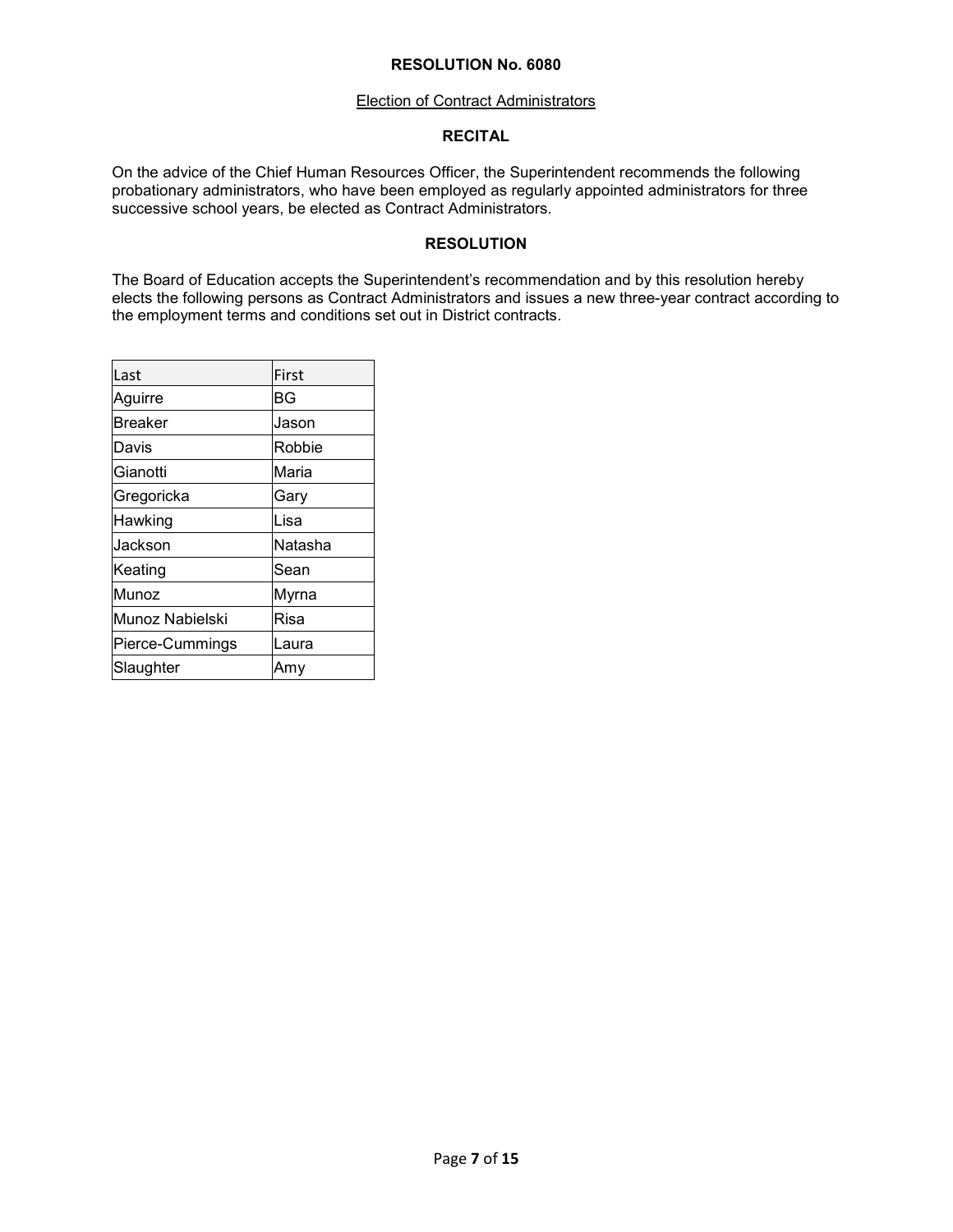### Contract Extension for Administrators

# **RECITAL**

On the advice of the Chief Human Resources Officer, the Superintendent recommends that the employment contracts of the contract administrators listed below be extended.

# **RESOLUTION**

The Board of Education accepts the Superintendent's recommendation and by this resolution hereby extends the employment contracts of the following persons according to the employment terms and conditions set out in District contracts.

| First<br>First<br>Last<br>Last<br>Allison<br>Harold<br>Adams<br>Jane<br>Nalota<br>Armendariz<br>Debora<br>Herms<br>David<br>Michael<br>Holm<br>Bacon<br>Karen<br><b>Hristic</b><br>Filip<br><b>Bailey</b><br>Cheryl<br><b>Berg</b><br>Eryn<br>James<br>Rebecca<br><b>Berry</b><br>Jeans<br>Seth<br>Keylah<br>Johnson<br>Boyer<br>Cleann<br><b>Travis</b><br><b>Brewer</b><br>Johnson<br>Karsten<br>Jill<br><b>Bryant</b><br>Kristy<br>Keefer<br><b>Burns</b><br>Christopher<br>Keller<br>Jeandre<br>Carbone<br>Cherie<br>Cardona<br>Isaac<br>Kinnersley<br>Kleiner<br>Chargualaf<br>Satrina<br>Amy<br>Crabtree<br>Kosmala<br>Susan<br>Gregory<br>Matthew<br>Eide<br>Diana<br>Kruger<br>Fast Buffalo Horse<br>LaFramboise<br>Lorna<br>Lewis<br>Flamoe<br>Sabrina<br>Loveland<br>Fox<br><b>Brenda</b><br>James<br>Froehlich<br>Mahlum<br>Deanne<br>Garrido<br>Celina<br>McMillen<br>Alicia<br>Amber<br><b>Miles</b><br>Gerber<br>Darryl<br>Lisa<br>Emily<br>Newlyn<br>Glasgow<br>Matthew<br>O'Daniel<br>Goldstein<br>Pamela<br>Page<br>Lauren<br>Gwynn<br>Pakseresht<br>Kaveh<br><b>Skyles</b><br>Adam<br>Sun<br>Kristan<br>Parman<br><b>Bradley</b><br>Swingen<br>Pearson<br>Jeffrey<br>Van Der Wolf<br>Peeler<br>Vawter<br>Julie<br>Robertson<br><b>Blake</b><br>Vimegnon<br>Roepel<br>Jason<br>Roepel<br>Walker<br>Kevin<br>Jason<br>Gina Elisa<br>Wall<br>Scott<br>Roletto<br>Sackrider<br>Regina<br>Williams |  |  |             |
|-----------------------------------------------------------------------------------------------------------------------------------------------------------------------------------------------------------------------------------------------------------------------------------------------------------------------------------------------------------------------------------------------------------------------------------------------------------------------------------------------------------------------------------------------------------------------------------------------------------------------------------------------------------------------------------------------------------------------------------------------------------------------------------------------------------------------------------------------------------------------------------------------------------------------------------------------------------------------------------------------------------------------------------------------------------------------------------------------------------------------------------------------------------------------------------------------------------------------------------------------------------------------------------------------------------------------------------------------------------------------------------------------------------------|--|--|-------------|
|                                                                                                                                                                                                                                                                                                                                                                                                                                                                                                                                                                                                                                                                                                                                                                                                                                                                                                                                                                                                                                                                                                                                                                                                                                                                                                                                                                                                                 |  |  |             |
|                                                                                                                                                                                                                                                                                                                                                                                                                                                                                                                                                                                                                                                                                                                                                                                                                                                                                                                                                                                                                                                                                                                                                                                                                                                                                                                                                                                                                 |  |  |             |
|                                                                                                                                                                                                                                                                                                                                                                                                                                                                                                                                                                                                                                                                                                                                                                                                                                                                                                                                                                                                                                                                                                                                                                                                                                                                                                                                                                                                                 |  |  |             |
|                                                                                                                                                                                                                                                                                                                                                                                                                                                                                                                                                                                                                                                                                                                                                                                                                                                                                                                                                                                                                                                                                                                                                                                                                                                                                                                                                                                                                 |  |  |             |
|                                                                                                                                                                                                                                                                                                                                                                                                                                                                                                                                                                                                                                                                                                                                                                                                                                                                                                                                                                                                                                                                                                                                                                                                                                                                                                                                                                                                                 |  |  |             |
|                                                                                                                                                                                                                                                                                                                                                                                                                                                                                                                                                                                                                                                                                                                                                                                                                                                                                                                                                                                                                                                                                                                                                                                                                                                                                                                                                                                                                 |  |  |             |
|                                                                                                                                                                                                                                                                                                                                                                                                                                                                                                                                                                                                                                                                                                                                                                                                                                                                                                                                                                                                                                                                                                                                                                                                                                                                                                                                                                                                                 |  |  | Jonathan    |
|                                                                                                                                                                                                                                                                                                                                                                                                                                                                                                                                                                                                                                                                                                                                                                                                                                                                                                                                                                                                                                                                                                                                                                                                                                                                                                                                                                                                                 |  |  |             |
|                                                                                                                                                                                                                                                                                                                                                                                                                                                                                                                                                                                                                                                                                                                                                                                                                                                                                                                                                                                                                                                                                                                                                                                                                                                                                                                                                                                                                 |  |  |             |
|                                                                                                                                                                                                                                                                                                                                                                                                                                                                                                                                                                                                                                                                                                                                                                                                                                                                                                                                                                                                                                                                                                                                                                                                                                                                                                                                                                                                                 |  |  |             |
|                                                                                                                                                                                                                                                                                                                                                                                                                                                                                                                                                                                                                                                                                                                                                                                                                                                                                                                                                                                                                                                                                                                                                                                                                                                                                                                                                                                                                 |  |  | Benjamin    |
|                                                                                                                                                                                                                                                                                                                                                                                                                                                                                                                                                                                                                                                                                                                                                                                                                                                                                                                                                                                                                                                                                                                                                                                                                                                                                                                                                                                                                 |  |  | Benjamin    |
|                                                                                                                                                                                                                                                                                                                                                                                                                                                                                                                                                                                                                                                                                                                                                                                                                                                                                                                                                                                                                                                                                                                                                                                                                                                                                                                                                                                                                 |  |  |             |
|                                                                                                                                                                                                                                                                                                                                                                                                                                                                                                                                                                                                                                                                                                                                                                                                                                                                                                                                                                                                                                                                                                                                                                                                                                                                                                                                                                                                                 |  |  |             |
|                                                                                                                                                                                                                                                                                                                                                                                                                                                                                                                                                                                                                                                                                                                                                                                                                                                                                                                                                                                                                                                                                                                                                                                                                                                                                                                                                                                                                 |  |  |             |
|                                                                                                                                                                                                                                                                                                                                                                                                                                                                                                                                                                                                                                                                                                                                                                                                                                                                                                                                                                                                                                                                                                                                                                                                                                                                                                                                                                                                                 |  |  |             |
|                                                                                                                                                                                                                                                                                                                                                                                                                                                                                                                                                                                                                                                                                                                                                                                                                                                                                                                                                                                                                                                                                                                                                                                                                                                                                                                                                                                                                 |  |  | Michael     |
|                                                                                                                                                                                                                                                                                                                                                                                                                                                                                                                                                                                                                                                                                                                                                                                                                                                                                                                                                                                                                                                                                                                                                                                                                                                                                                                                                                                                                 |  |  | Christopher |
|                                                                                                                                                                                                                                                                                                                                                                                                                                                                                                                                                                                                                                                                                                                                                                                                                                                                                                                                                                                                                                                                                                                                                                                                                                                                                                                                                                                                                 |  |  |             |
|                                                                                                                                                                                                                                                                                                                                                                                                                                                                                                                                                                                                                                                                                                                                                                                                                                                                                                                                                                                                                                                                                                                                                                                                                                                                                                                                                                                                                 |  |  | Elizabeth   |
|                                                                                                                                                                                                                                                                                                                                                                                                                                                                                                                                                                                                                                                                                                                                                                                                                                                                                                                                                                                                                                                                                                                                                                                                                                                                                                                                                                                                                 |  |  |             |
|                                                                                                                                                                                                                                                                                                                                                                                                                                                                                                                                                                                                                                                                                                                                                                                                                                                                                                                                                                                                                                                                                                                                                                                                                                                                                                                                                                                                                 |  |  |             |
|                                                                                                                                                                                                                                                                                                                                                                                                                                                                                                                                                                                                                                                                                                                                                                                                                                                                                                                                                                                                                                                                                                                                                                                                                                                                                                                                                                                                                 |  |  |             |
|                                                                                                                                                                                                                                                                                                                                                                                                                                                                                                                                                                                                                                                                                                                                                                                                                                                                                                                                                                                                                                                                                                                                                                                                                                                                                                                                                                                                                 |  |  | Thelina     |
|                                                                                                                                                                                                                                                                                                                                                                                                                                                                                                                                                                                                                                                                                                                                                                                                                                                                                                                                                                                                                                                                                                                                                                                                                                                                                                                                                                                                                 |  |  |             |
|                                                                                                                                                                                                                                                                                                                                                                                                                                                                                                                                                                                                                                                                                                                                                                                                                                                                                                                                                                                                                                                                                                                                                                                                                                                                                                                                                                                                                 |  |  |             |
|                                                                                                                                                                                                                                                                                                                                                                                                                                                                                                                                                                                                                                                                                                                                                                                                                                                                                                                                                                                                                                                                                                                                                                                                                                                                                                                                                                                                                 |  |  | Regina      |
|                                                                                                                                                                                                                                                                                                                                                                                                                                                                                                                                                                                                                                                                                                                                                                                                                                                                                                                                                                                                                                                                                                                                                                                                                                                                                                                                                                                                                 |  |  | Cynthia     |
|                                                                                                                                                                                                                                                                                                                                                                                                                                                                                                                                                                                                                                                                                                                                                                                                                                                                                                                                                                                                                                                                                                                                                                                                                                                                                                                                                                                                                 |  |  | Pamela      |
|                                                                                                                                                                                                                                                                                                                                                                                                                                                                                                                                                                                                                                                                                                                                                                                                                                                                                                                                                                                                                                                                                                                                                                                                                                                                                                                                                                                                                 |  |  |             |
|                                                                                                                                                                                                                                                                                                                                                                                                                                                                                                                                                                                                                                                                                                                                                                                                                                                                                                                                                                                                                                                                                                                                                                                                                                                                                                                                                                                                                 |  |  | Harriette   |
|                                                                                                                                                                                                                                                                                                                                                                                                                                                                                                                                                                                                                                                                                                                                                                                                                                                                                                                                                                                                                                                                                                                                                                                                                                                                                                                                                                                                                 |  |  |             |
|                                                                                                                                                                                                                                                                                                                                                                                                                                                                                                                                                                                                                                                                                                                                                                                                                                                                                                                                                                                                                                                                                                                                                                                                                                                                                                                                                                                                                 |  |  |             |
|                                                                                                                                                                                                                                                                                                                                                                                                                                                                                                                                                                                                                                                                                                                                                                                                                                                                                                                                                                                                                                                                                                                                                                                                                                                                                                                                                                                                                 |  |  | Karmin      |

| Last           | First         |
|----------------|---------------|
| Harold         | Jane          |
| Herms          | Nalota        |
| Holm           | David         |
| <b>Hristic</b> | Filip         |
| James          | Cheryl        |
| Jeans          | Jonathan      |
| Johnson        | Seth          |
| Johnson        | <b>Travis</b> |
| Karsten        | Kristy        |
| Keefer         | Benjamin      |
| Keller         | Benjamin      |
| Kinnersley     | Cherie        |
| Kleiner        | Amy           |
| Kosmala        | Susan         |
| Kruger         | Diana         |
| LaFramboise    | Michael       |
| Lewis          | Christopher   |
| Loveland       | James         |
| Mahlum         | Elizabeth     |
| McMillen       | Alicia        |
| <b>Miles</b>   | Darryl        |
| Newlyn         | Lisa          |
| O'Daniel       | Thelina       |
| Page           | Lauren        |
| <b>Skyles</b>  | Adam          |
| Sun            | Regina        |
| Swingen        | Cynthia       |
| Van Der Wolf   | Pamela        |
| Vawter         | Julie         |
| Vimegnon       | Harriette     |
| Walker         | Kevin         |
| Wall           | Scott         |
| Williams       | Karmin        |
|                |               |

Page **8** of **15**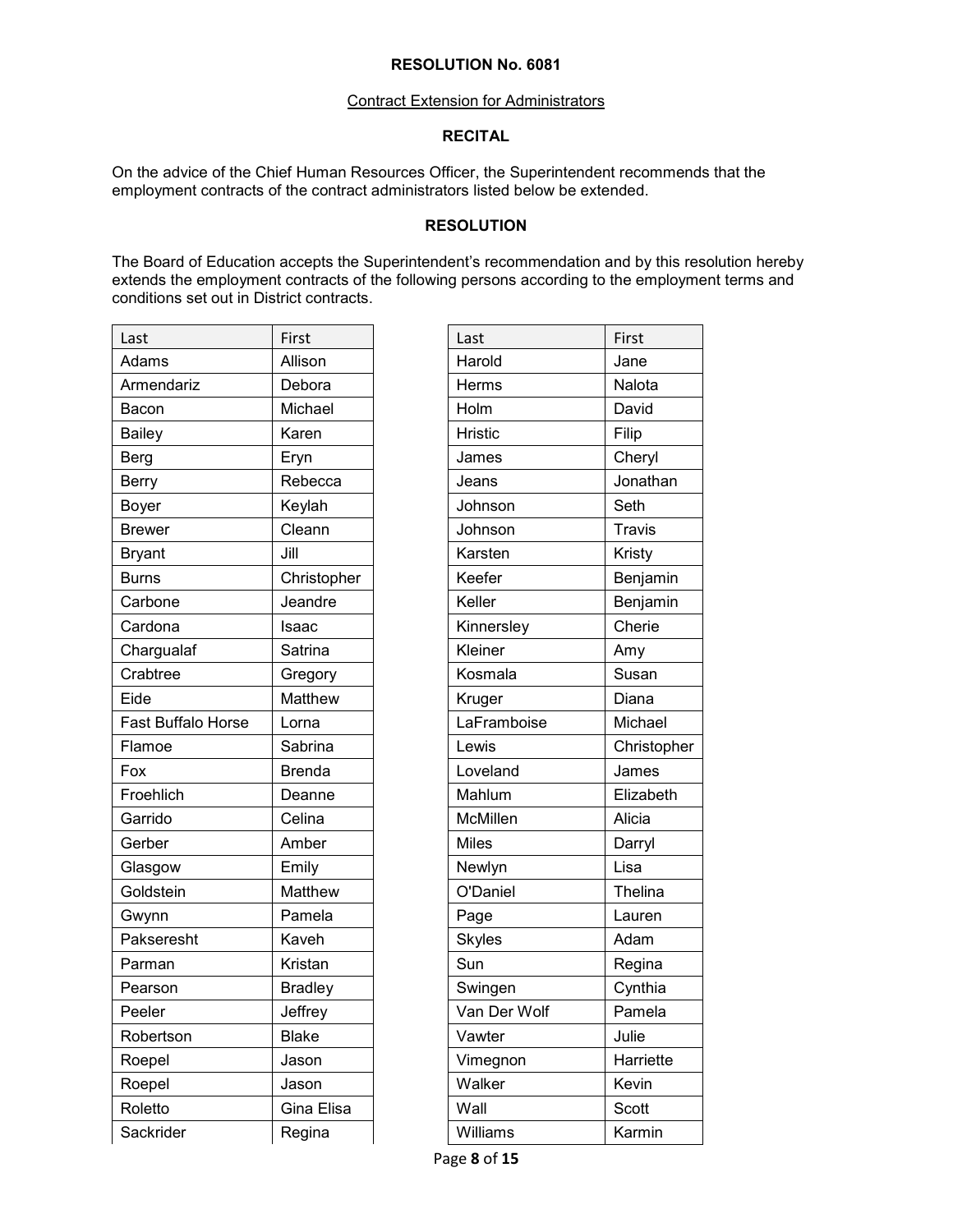| Last         | First    | Last     | First  |
|--------------|----------|----------|--------|
| Sandilands   | Mark     | Williams | Reiko  |
| Last         | First    | Last     | First  |
| Seidel       | Teresa   | Wood     | Lavell |
| Self         | Denise   | Young    | Ronald |
| <b>Silas</b> | Shaunice | Zabel    | Sarah  |
| Skelly       | Claire   | Zeller   | Joshua |

| Last     | First  |
|----------|--------|
| Williams | Reiko  |
| Last     | First  |
| Wood     | Lavell |
| Young    | Ronald |
| Zabel    | Sarah  |
| Zeller   | Joshua |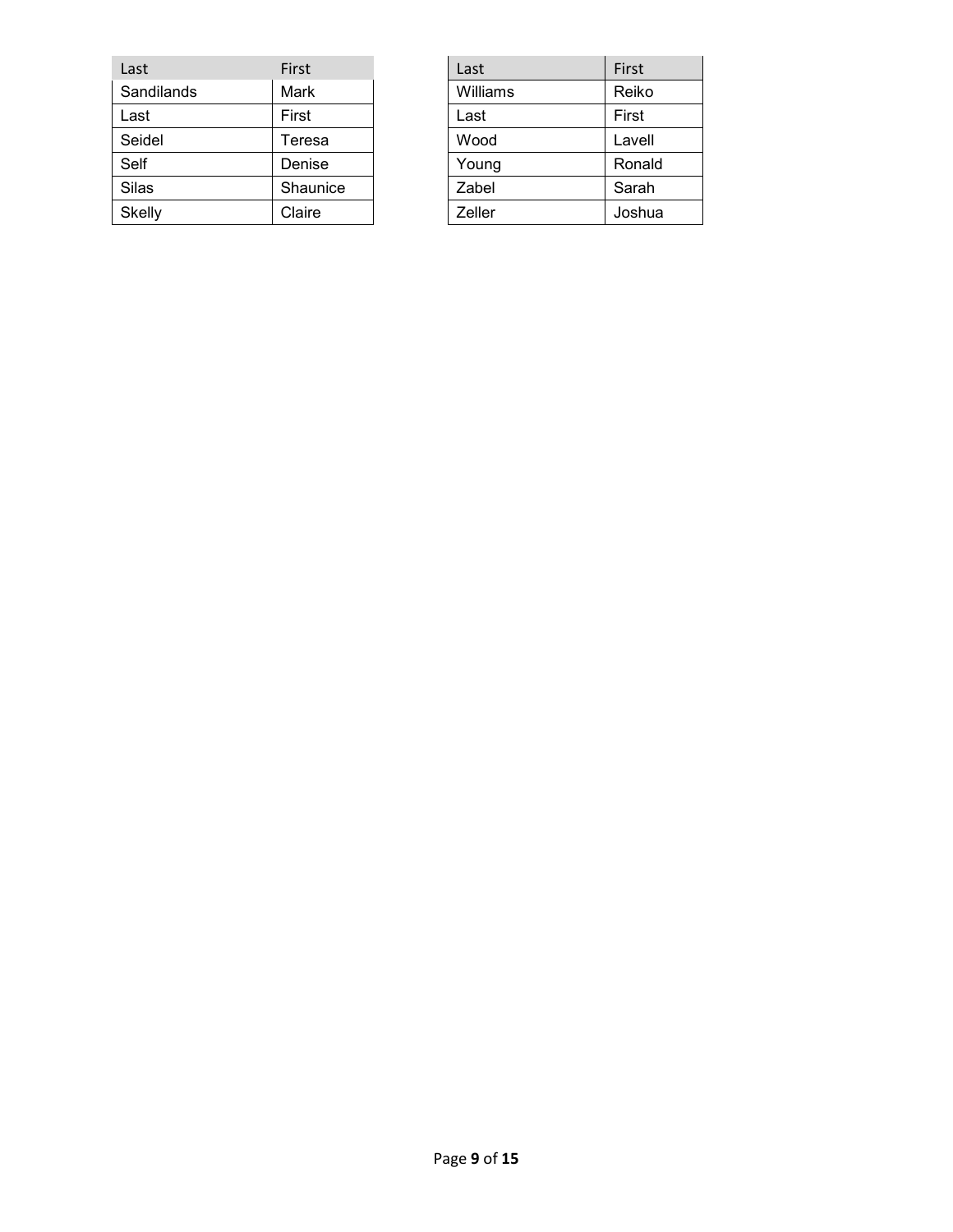### Approval of Head Start Policy Council Recommendation

## **RECITALS**

- 1. Federal requirements call for the Governing Board of a Head Start program to approve recommendations for the program.
- 2. The Board of Directors for Portland Public Schools serves as the Governing Board for the PPS Head Start Program.
- 3. Portland Public Schools Policy Council recommends the approval of the annual report

# **RESOLUTION**

The Board of Directors for Portland Public Schools, School District No. 1J, Multnomah County, Oregon, approves the Head Start Policy Council recommendations as stated above.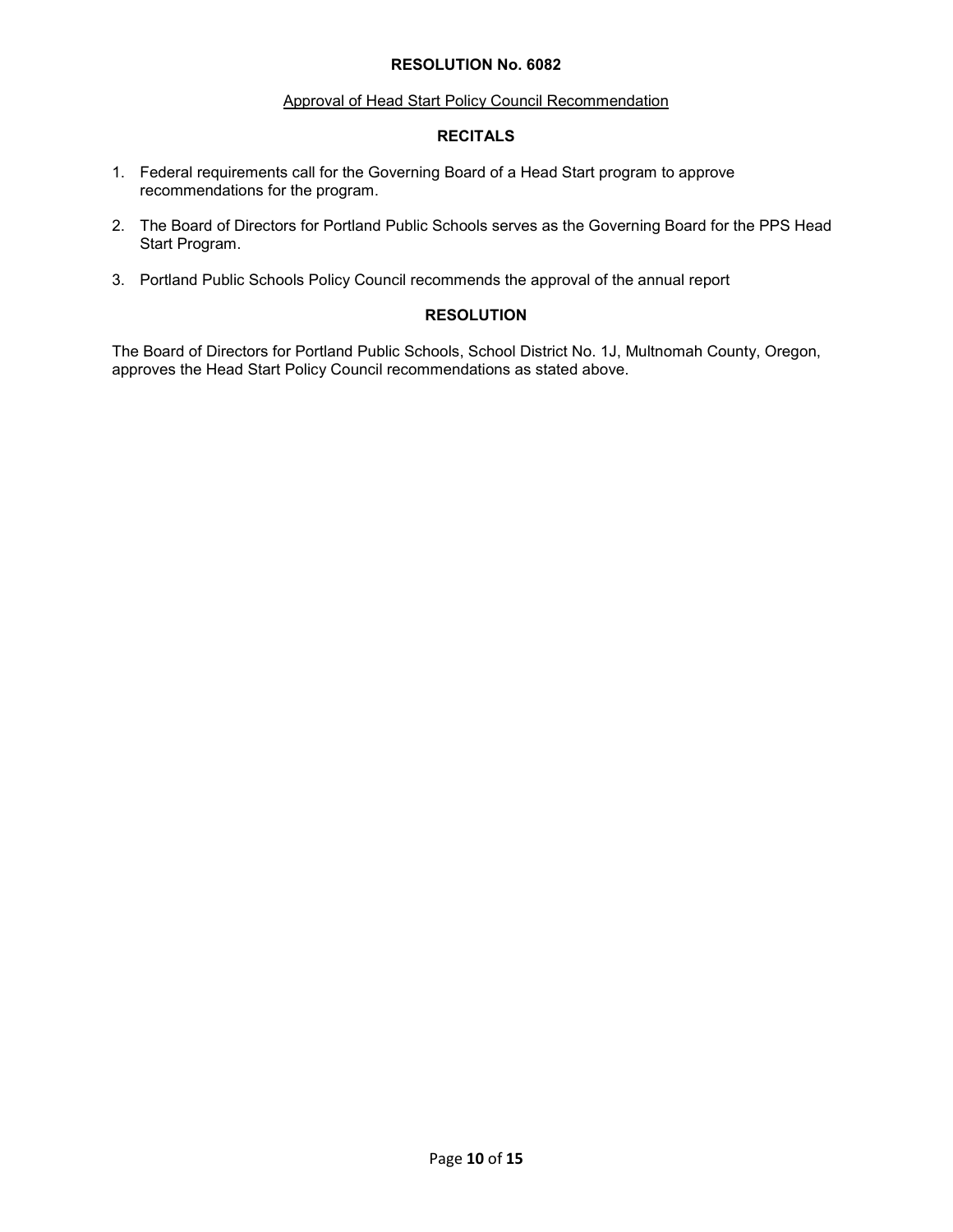### Resolution to Approve 4.20.042-P Diploma Requirements Policy

# **RECITALS**

- A. In March and May 2019, the State Board of Education made changes to the Essential Skills Assessment for English Language Learners to allow ELL students to demonstrate proficiency in all required Essential Skills in the student's language of origin.
- B. The policy was also amended to incorporate additional statutory requirements that the District has had in place but had not been reflected in the policy.
- C. The revised policy had its first reading before the Board on February 25, 2020. Since its public posting, there have been no public comments made regarding the amendments.

# **RESOLUTION**

The Board of Education hereby votes to approve 4.20.042-P Diploma Requirements Policy.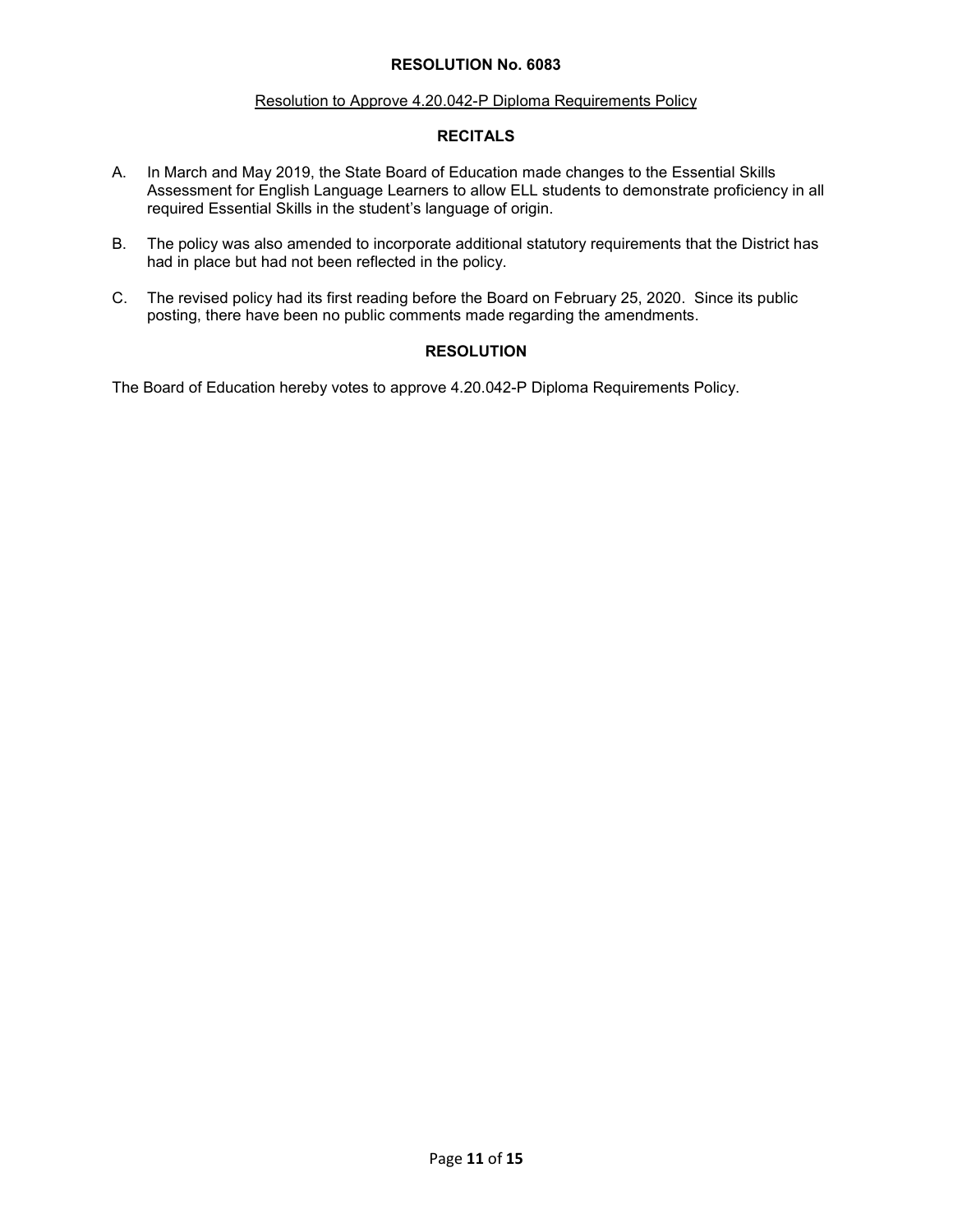### 2020-21 Standard Inter-District Student Transfers

# **RECITALS**

- A. State law requires district school boards to decide each year whether to participate in the standard inter-district transfer process, including:
	- 1. The maximum number of resident students, if any, who will be released to schools in other district,
	- 2. The maximum number of non-resident students, if any, who will be accepted for enrollment in district schools,
	- 3. The priorities that will apply in a random lottery, in the event that there are more requests than maximum number of slots for releases or approvals, and
	- 4. The length of time that agreements will be in effect for non-resident students who transfer into district school.
- B. More than 1,300 PPS students this year are residents of other districts, comprising approximately 3% of district enrollment. Nearly 400 of these students will need to receive standard inter-district transfers in order to remain in PPS schools next year.
- C. For the 2020-21 school year, Superintendent Guerrero recommends the PPS Board of Directors approve the following plan for accepting students into PPS through the standard inter-district transfer process:
	- An unlimited number of students will be allowed to transfer into PPS if they apply by September 1, 2020 and meet at least one of the following priorities:
		- i. Students who had a legal change of residence out of the PPS boundary during the past year will be allowed to remain enrolled at their current PPS schools.
		- ii. Students who have siblings already enrolled in PPS will be accepted, so long as space is available at the requested schools.
		- iii. Students who have reached the highest grade of their current PPS schools and wish to continue at the next school level (such as elementary to middle school or middle to high school), so long as space is available at the requested schools.
	- Additionally, up to 100 students who do not qualify for any of the above priorities will be admitted to PPS, so long as space is available at the requested schools.
		- i. If there are more applicants than slots a random number will be used as a tiebreaker.
	- New transfers would last through the highest grade of the approved school.
- D. Superintendent Guerrero recommends the PPS Board of Directors approve the following plan for releasing PPS resident students to schools in other district through the standard inter-district transfer process:
	- An unlimited number of students will be released out of PPS if they apply by September 1, 2020 and meet at least one of the following priorities:
		- i. Students who had a legal change of residence into the PPS boundary during the past year will be released from PPS in order to remain enrolled in their current districts.
		- ii. Students not yet enrolled in a different district will be released from PPS if they have siblings enrolled in their requested districts during the 2019-20 school year who will remain enrolled during 2020-21.
	- In accordance with state law, releases to other districts remain in effect through  $12<sup>th</sup>$  grade.
	- No transfer slots are allocated for resident students who do not meet the above criteria.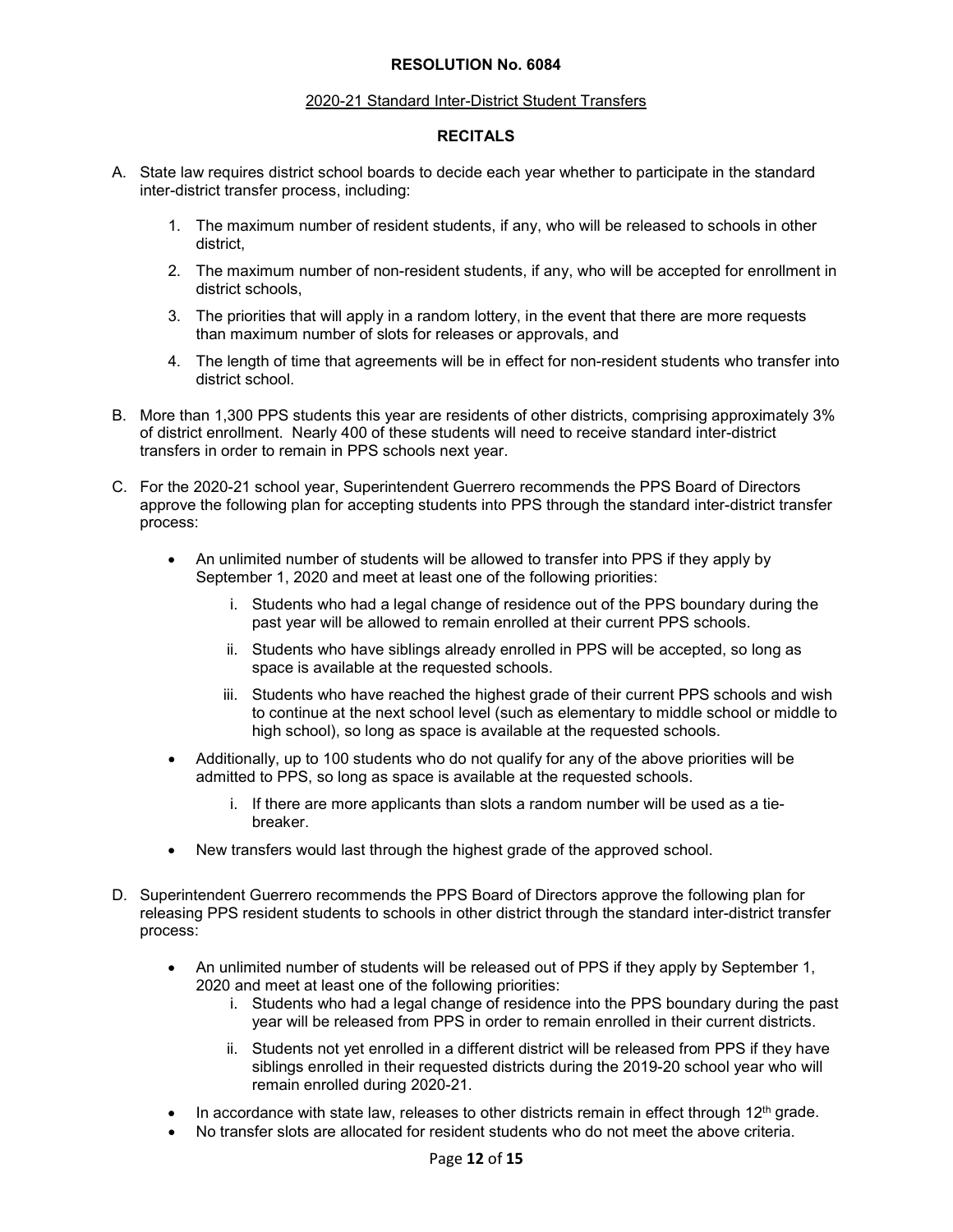E. Superintendent Guerrero directs staff to develop timelines and procedures to assist families with successfully participating in the standard inter-district transfer request process.

# **RESOLUTION**

The Board of Directors for Portland Public Schools hereby accepts the Superintendent's recommendation for accepting non-resident students into PPS schools and releasing PPS resident students to other districts.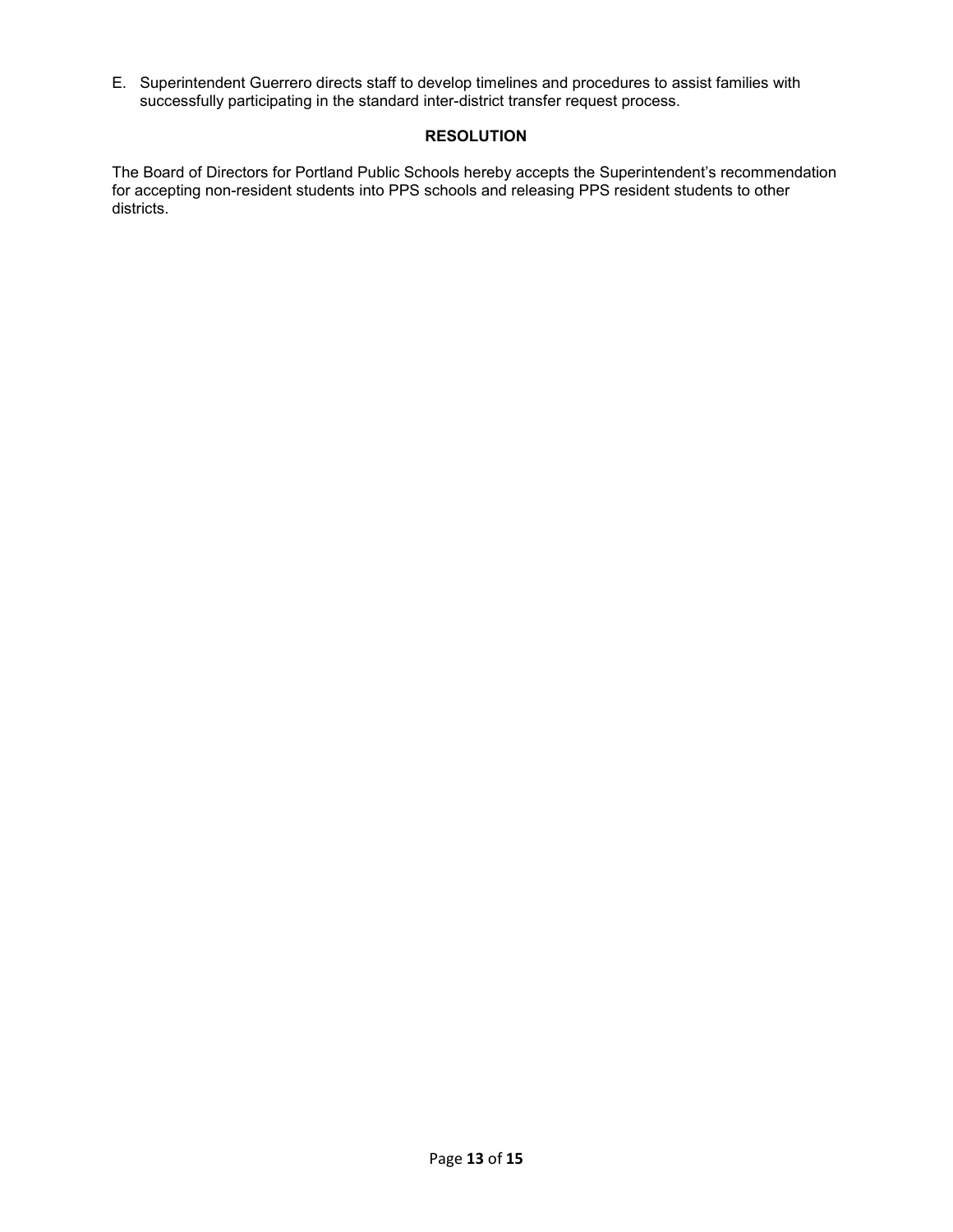### Resolution in Support of Participation in the 2020 Census

## **RECITALS**

- A. The decennial Census occurs every ten years to enumerate every person residing in the United States, and is fundamental to ensuring that all residents of our great city have access to fair representation, essential services, and economic development.
- B. An accurate count of persons living in Portland, Multnomah County in the 2020 Census is vital to determine the representation of individuals, families, and communities in our local, state, and federal governments.
- C. The 2020 Census count of children living in Portland Public Schools will be the basis of federal education funding allocated to our schools over the next ten years, specifically the federal programs serving our students living in poverty and students with disabilities.
- D. Population data derived in the 2020 Census will be used by both government and businesses to determine which neighborhoods and communities in Portland, Multnomah County should receive services and investments like libraries, health clinics, and grocery and retail stores.
- E. The decennial Census has historically undercounted populations in large, urban areas such as ours.
- F. The populations that are prevalent in urban areas like Portland, Multnomah County are at high risk of being undercounted, including young children, people of color, low-income households, language minority families, foreign-born residents, and households with limited Internet access, according to the U.S. Census Bureau.
- G. Children are more likely to be missed in the Census count if they reside in the complex households that are also common in urban areas, such as multi-generation households, extended families, and multi-family households.
- H. During the 2020 Census, there is a heightened risk of an undercount due to the digital divide, language access issues, and local community mistrust in the federal government.
- I. Local and state governments, as well as community-based organizations, can play a critical role in counteracting the undercount risks, reaching hard-to-count populations, and ensuring their communities get counted in 2020.
- J. It is paramount for the school board, superintendent, principals, teachers, parent organizations, and all local leaders in Portland Public Schools to communicate the importance of Census 2020 to families and community members to ensure everyone is counted.

# **RESOLUTION**

Portland Public Schools will encourage a complete count of all students and their families residing within the school district on the 2020 Census, and is committed to working in partnership with other local civic, business, and community leaders, the State of Oregon and others to engage, educate, and count every resident in Portland, Multnomah County in the 2020 Census.